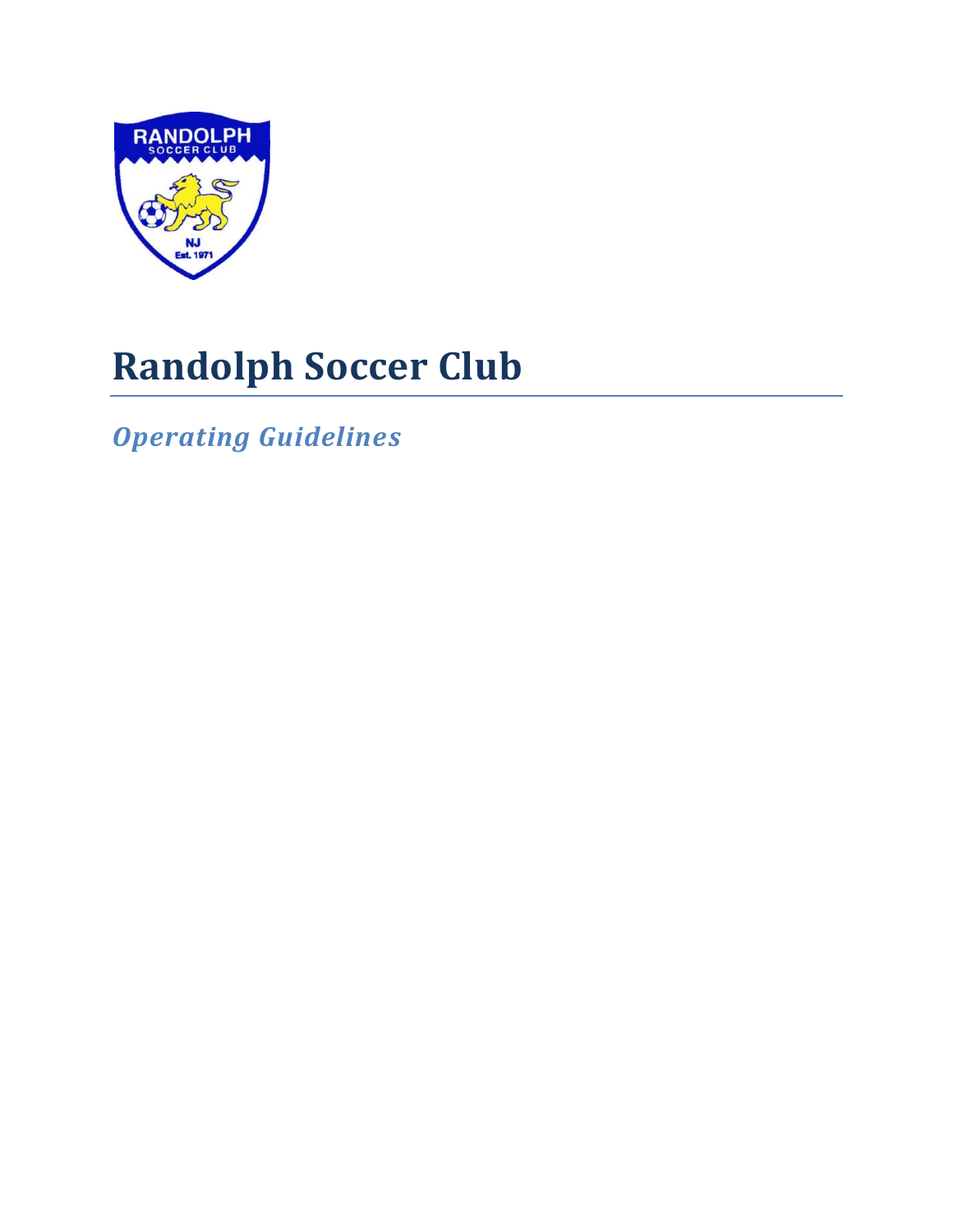### **Version History**

|                  | 4/17/2012  | First approved version  |
|------------------|------------|-------------------------|
| 1.1              | 10/21/2013 | First updated version   |
| 1.2              | 5/5/2014   | Second updated version  |
| $\overline{1.3}$ | 4/15/2015  | Third updated version   |
| $\overline{1.4}$ | 10/10/2015 | Fourth updated version  |
| 1.5              | 4/11/2016  | Fifth updated version   |
| 1.6              | 4/24/2017  | Sixth updated version   |
| $\overline{1.7}$ | 6/25/2020  | Seventh updated version |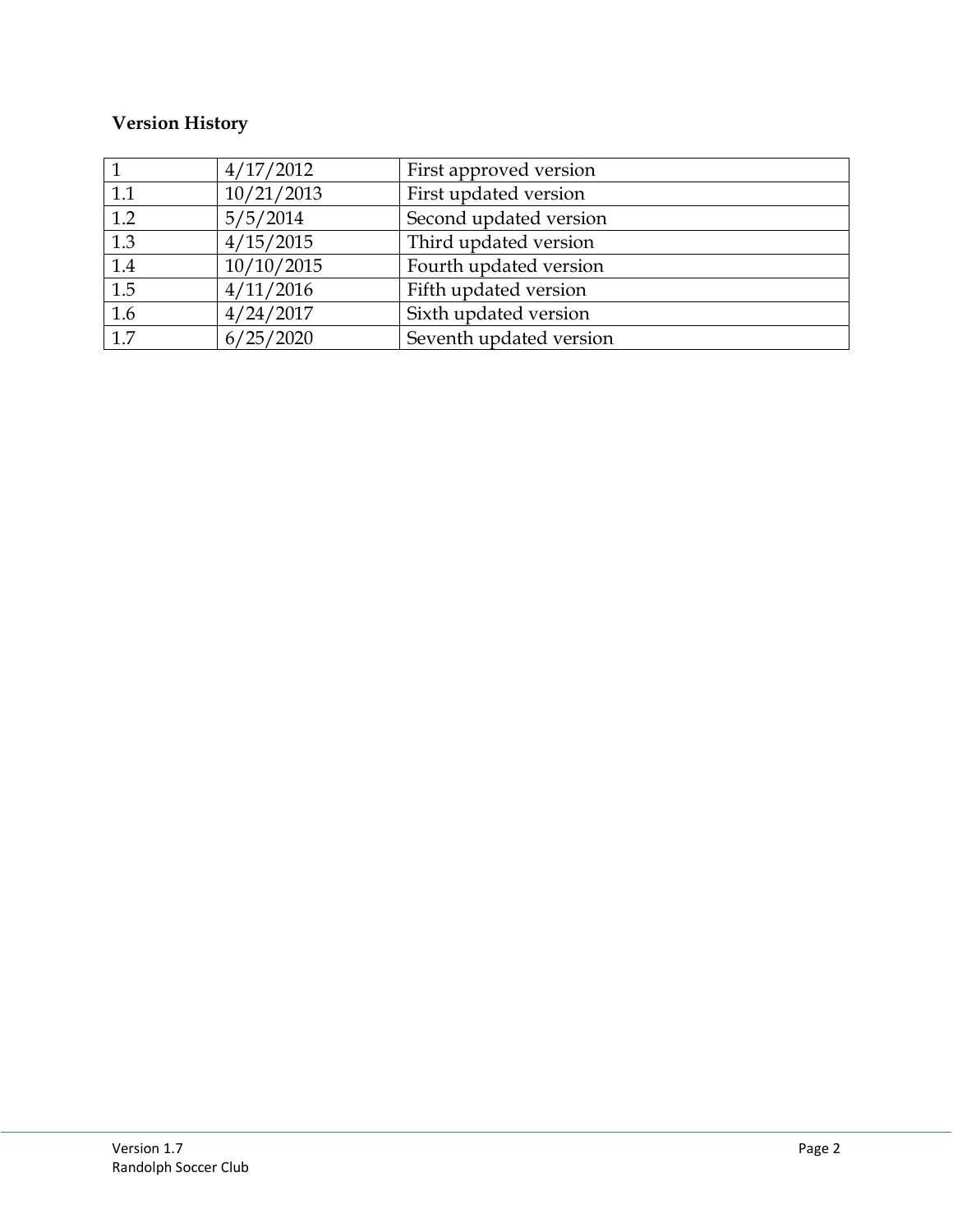# **1. Introduction**

The Randolph Soccer Club was established in 1971 and is committed to the development of youth soccer. The club strives to provide a challenging travel soccer experience for its players through quality training and opportunities for competitive league and tournament play. The club enables its players to develop their individual and team skills built on a foundation of good sportsmanship and positive leadership.

This document is intended to outline the policies by which Randolph Soccer Club operates its travel soccer program. Any issues, interpretation or questions regarding these policies or matters not specifically addressed by these policies will be resolved at the sole discretion of the Randolph Soccer Club Board. Randolph Soccer Club reserves the right to change these policies from time to time and without further notice.

# **2. Travel Soccer Seasonal Year**

Travel Soccer represents both an increased level of competition and of commitment compared to recreational soccer. The travel soccer **seasonal year** extends from August 1st of one year through July 31st of the following calendar year. A travel soccer seasonal year consists of a fall season, typically running from August through November, and a spring season, typically running from March through June.

# **3. Eligibility and Playing Up**

The Randolph Soccer Club's teams are primarily comprised of Randolph Township residents; however, non-residents can play for the Randolph Soccer Club's teams. The Randolph Soccer Club limits the number of non-residents to 20% of the club's total players. The limit applies in aggregate at the club level and does not apply on a teamby-team basis.

As a general rule, unless there are an insufficient number of Randolph players to form a team at the 8U or 9U level, these teams will be comprised exclusively of Randolph residents.

Travel soccer is age-based with the age brackets defined by U.S. Soccer. The boundaries for the age brackets are January 1<sup>st</sup> of one birth year through December 31<sup>st</sup> of that birth year. A player's soccer age eligibility is determined by birth year.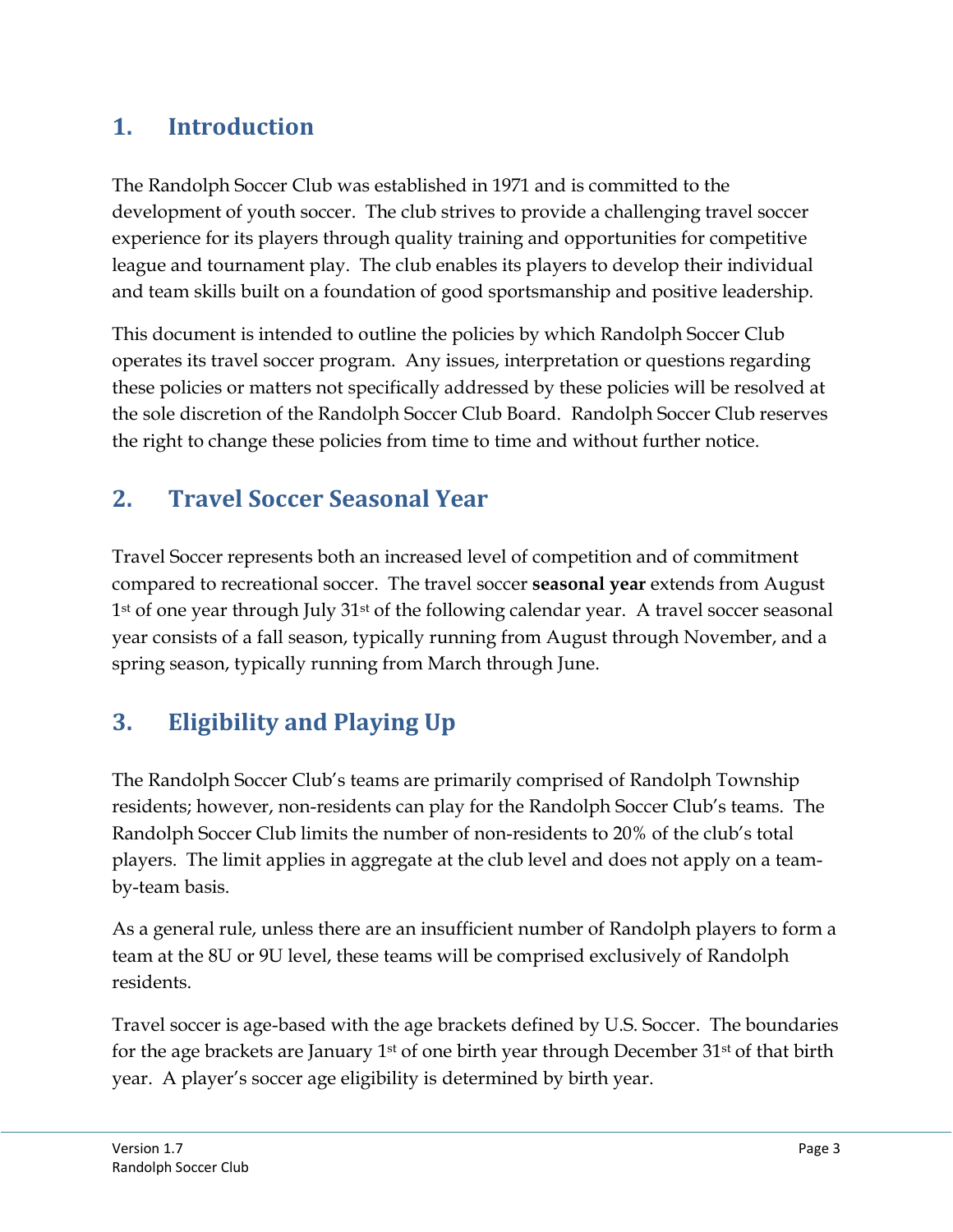The Randolph Soccer Club's general policy is that a child will play in the appropriate age bracket based on his or her birth date. Over time, it has been shown that the majority of players develop best when playing in the appropriate age bracket.

The Randolph Soccer Club permits secondary carding of players with the commitment that the player will participate in the game played by their primary team in the event of a schedule conflict. Secondary carding into the Randolph Soccer Club is permitted when there is a need to complement a team roster with additional players, with permission of the VP/Travel Director or by vote of the RSC Board. Secondary carding out of RSC is permitted with the prior acknowledgement of a coach of the primary team.

# **4. Player Selection (Tryouts)**

The Randolph Soccer Club forms teams annually based on the results of the annual tryout process. The club strives to form at least one team in each age group for each gender, and may form additional teams in some age groups and genders, depending on the number and caliber of players trying out. The Tryout Director(s) will make the recommendation to form additional teams to the Board after tryouts during the team formation process.

### **Annual Tryouts**

#### **a. Tryout Overview**

The Randolph Soccer Club selects players for its teams based on the results of a competitive tryout process. In the event that a regular tryout process cannot be held due to events beyond RSC's control (i.e. a health crisis), club leadership reserves the right to form teams in a modified fashion, including selection based on available information that could include current RSC team ranking, modified tryouts, or even no tryouts.

#### **b. Player Age Eligibility**

Team tryout age eligibility is based on birth dates from January 1st through December 31st of a year per U.S. Soccer's birth year chart.

#### **c. Registration**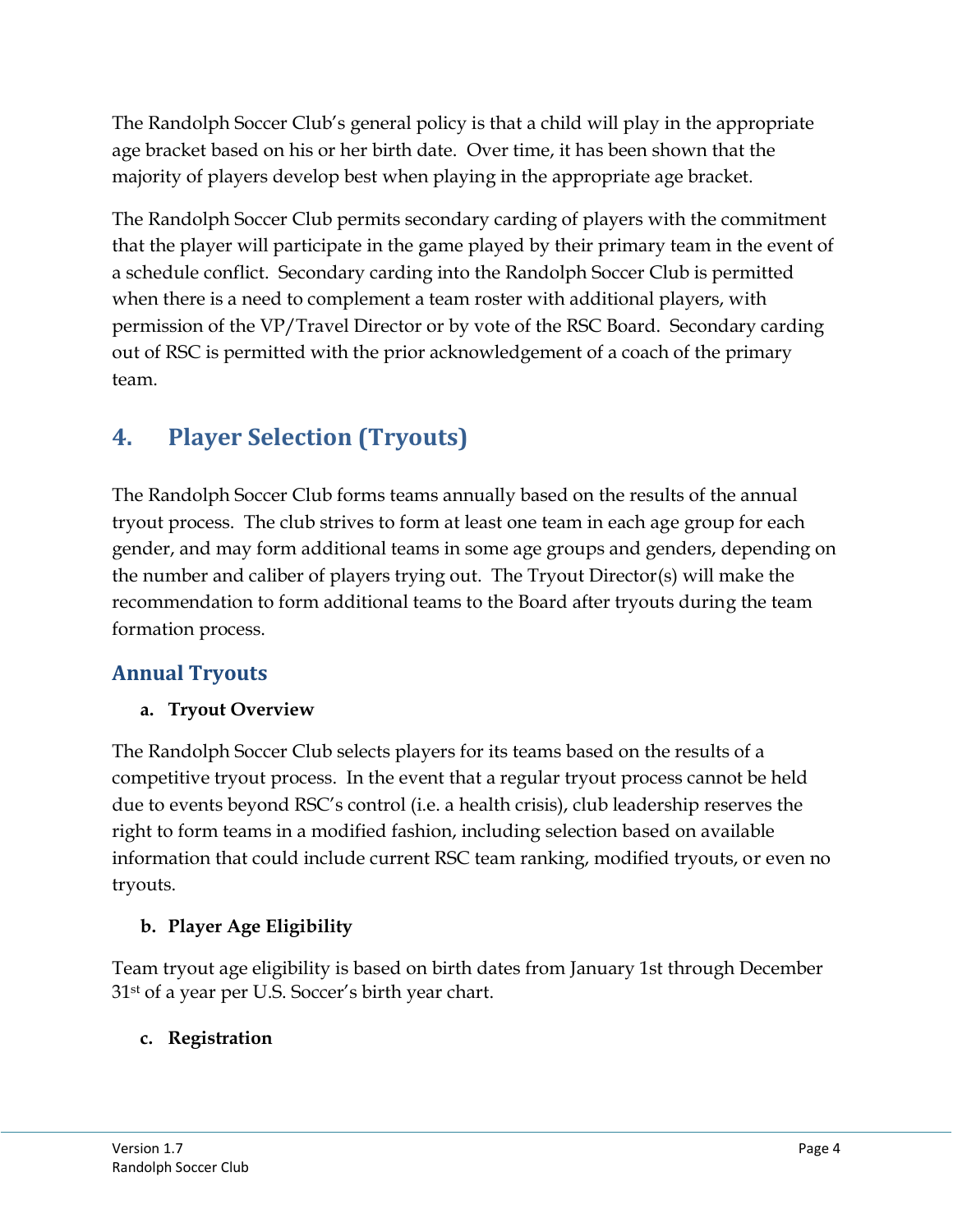Free advance registration is accomplished through the RSC's website. On-site registrations are charged a nominal administration fee. RSC Board Members and volunteers assist with the on-site/walk-up registrations and coordination.

#### **d. Schedule**

Annual tryouts are typically conducted during late April/early May for the following seasonal year for that year's 8U through 15U age groups. Annual tryouts for an age group are conducted on two dates. In the event that regular tryout scheduling is not possible due to events beyond RSC's control (i.e. a health crisis), club leadership may modify the tryout process as circumstances warrant.

#### **e. Attendance**

It is the policy of the Randolph Soccer Club that a player is strongly encouraged to attend all tryout dates for their birth year. Exceptions may be granted in advance at the discretion of the VP/Travel Director for special circumstances such as injury, illness, religious commitment, or a family emergency.

#### **f. Player Equipment**

**All players MUST wear shin guards and cleats while attending tryouts and players should bring water.** 

#### **g. Evaluation**

Players currently on a Randolph Soccer Club Travel team are not guaranteed a spot on a team for the following season and MUST try out each year to be eligible. The player evaluation process includes but is not limited to;

 Tryout sessions coordinated by the clubs Tryout Director(s). 2 sessions are coordinated by the club for each age group. 1-2 evaluators are provided for each session. The intention is for current trainers for each team to evaluate their teams. Club leadership develops training session outlines and instruction is provided to trainers to structure a consistent and level process from session to session. During tryouts, players will be evaluated for their technical skills (e.g., passing, receiving, dribbling, attacking, defending) and their tactical skills (e.g., positioning, movement off the ball).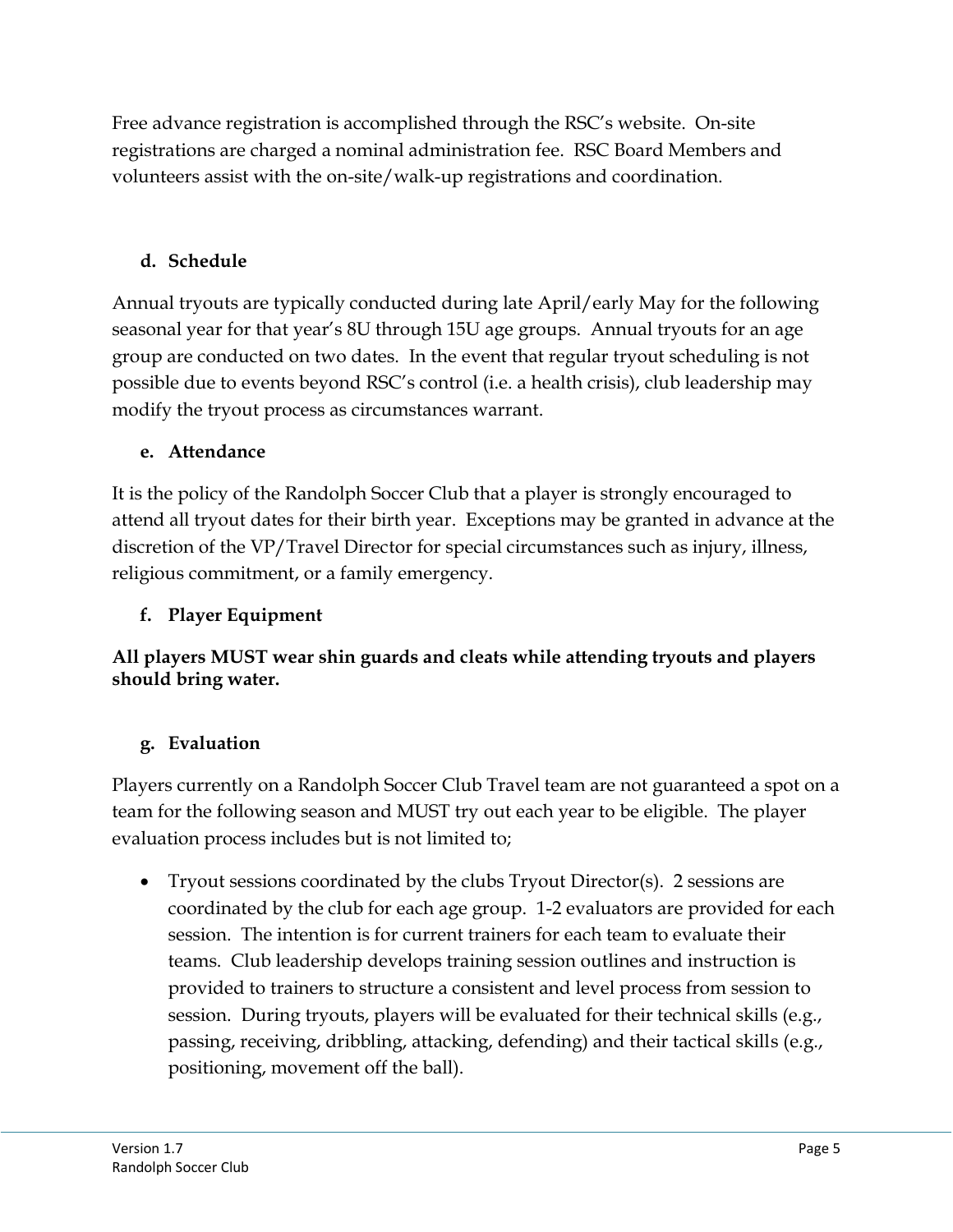- For age groups 8U 11U, there will be a professional evaluator from RSC's staff.
- For age groups 12U 15U, there will be a professional evaluator from RSC's staff.
- In the event that regular tryout scheduling is not possible due to events beyond RSC's control (i.e. a health crisis), club leadership may adjust selection criteria as circumstances warrant.

#### **h. Player Acceptance**

Once parents/guardians have been notified, players have 48 Hours to accept or decline a position. If after 48 Hours the position has not been accepted or declined, the Randolph Soccer Club may select another player. Accepting a roster spot on a Randolph Soccer Club team is a commitment to participate for the full seasonal year. It is the policy of the Randolph Soccer Club that a player who accepts a roster spot on a team for a seasonal year and subsequently leaves the team prior to the end of that seasonal year is ineligible to play for any of the club's teams for the following seasonal year.

#### **i. Confidentiality**

It is the policy of the Randolph Soccer Club that all tryout evaluations and current player evaluations are confidential and remain the sole property of the Randolph Soccer Club.

#### **Supplemental Tryouts**

During the course of a seasonal year, a team may need to add players to the roster for various reasons (e.g., to replace a player who has left the team) outside of the annual tryout process. To address these circumstances, the Randolph Soccer Club permits its teams to conduct **supplemental tryouts**.

It is the policy of the Randolph Soccer Club that a team may hold a supplemental tryout as follows:

- The team manager will request permission from the VP/Travel Director to hold a supplemental tryout.
- If permission is granted, at least one supplemental tryout date will be publicly advertised at minimum on the club's web site. All players who attend the supplemental tryout will be evaluated by the team's professional trainer.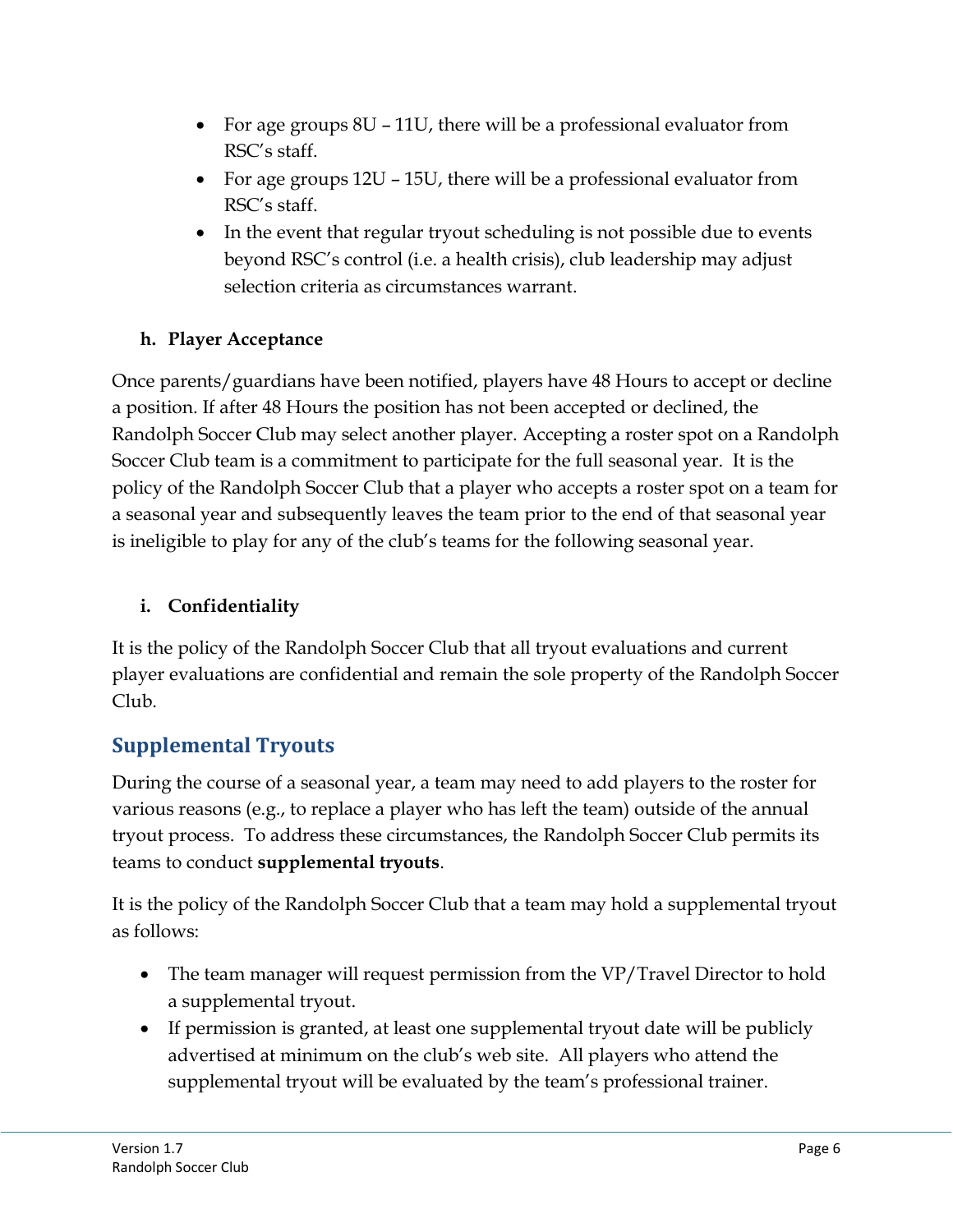After the supplemental tryout is concluded, if there is a player that the team wishes to add to the roster, the team manager will request permission from the VP/Travel Director to add the specific player. Permission may or may not be granted.

# **5. Training**

It is the policy of the Randolph Soccer Club that all teams will be professionally trained twice weekly for 1.5 hours per session during the fall and spring league seasons of play. This equates to up to 20 training sessions in the fall and up to 20 training sessions in the spring. The cost of these training sessions is included in the fee paid to the club by each player.

Teams frequently elect to continue training over the winter months between the fall and spring seasons. It is the responsibility of the team to reimburse its trainer directly for winter training.

The Randolph Soccer Club has established a training curriculum for players from 8U through 15U. This curriculum identifies the soccer specific technical and tactical skills that the club wishes its players to develop at each age. It is the policy of the Randolph Soccer Club that its professional trainers will use the curriculum to guide player development, which will be monitored.

# **6. League Play**

As described above, the travel soccer seasonal year consists of both a Fall season and a Spring season. Each of the club's 8U – 15U teams will participate in at least one league for the Fall season and for the Spring season. The costs associated with participating in a single league and playing league games are included in the fee paid to the club by each player.

Each league season typically consists of 10 league games, with half of the games played at home on Randolph Township fields and half of the games played away on the opponents' fields. The majority of the club's teams participate in the Morris County Youth Soccer Association (MCYSA) league, which draws most of its teams from Morris County and nearby areas. Some of the club's more competitive and skilled teams may play in other leagues, such as MNJYSA, MAPS, or JAGS. Participating in these leagues may be on a supplemental basis in addition to MCYSA or instead of playing in MCYSA.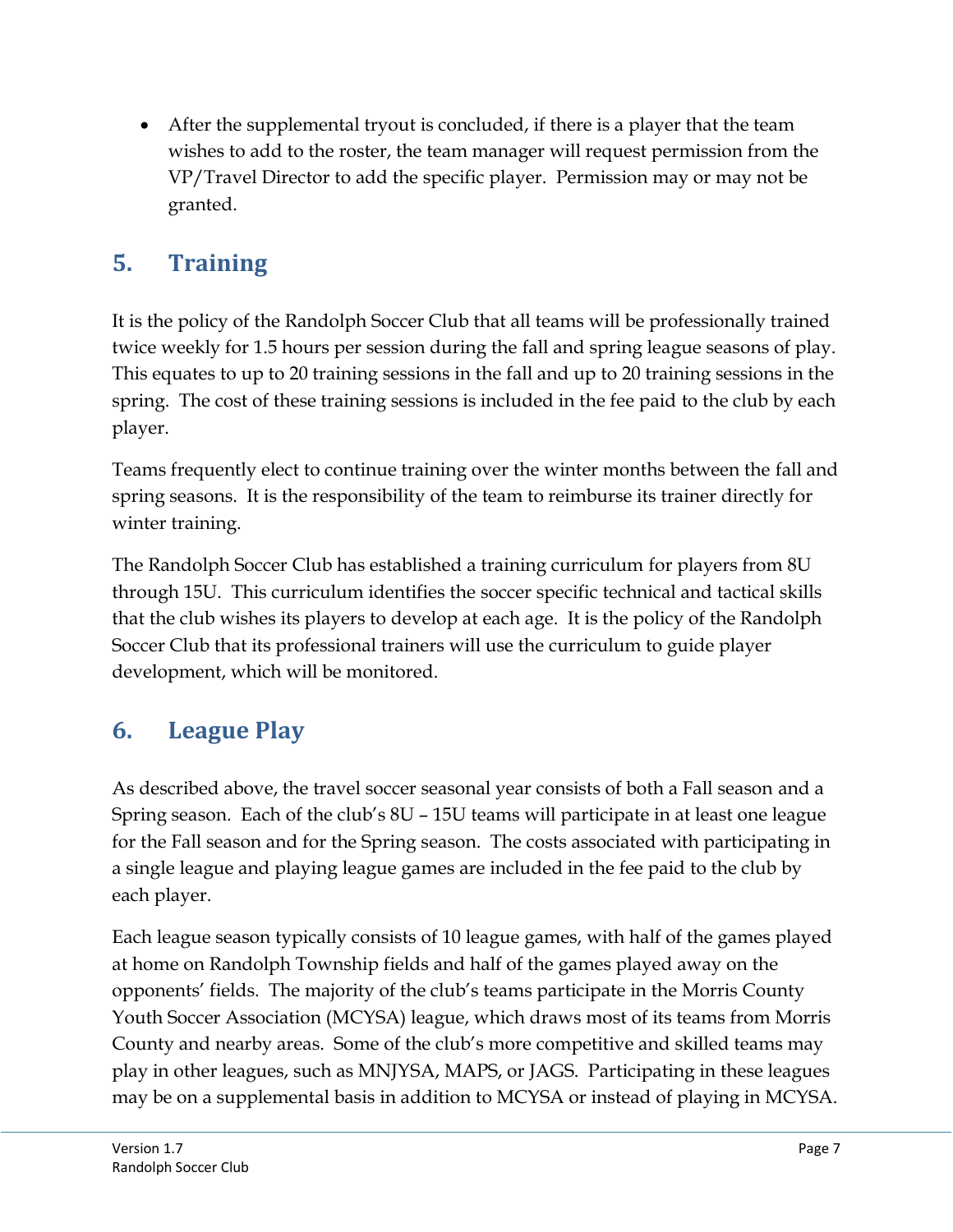It is the policy of the Randolph Soccer Club that a recommended league for each team will be identified during the team formation process following annual tryouts.

# **7. Tournament Play**

Participating in tournaments provides teams an opportunity to test themselves by playing different opponents than they face in league play. Teams will frequently play a pre-season "tune-up" tournament before the start of the Fall season and the Spring season and another tournament on an in-season holiday weekend when there is no league play (e.g., Columbus Day in the Fall and Memorial Day in the Spring). The cost of participating in tournaments is not included in the club's annual fee.

# **8. Player Responsibility**

Travel soccer does represent an increased level of commitment as compared to recreational soccer. By accepting a roster spot, a player makes the commitment to participate with the team for a full seasonal year (that is, both the Fall and the Spring) as described earlier.

This commitment includes regularly attending and fully participating in team events, such as practices, league games and tournaments. Absences due to family obligations or religious events are expected, but too frequent absences for other reasons (e.g., frequent conflicts with other activities) may result in decreased playing time. Players should notify their coach at least 24 hours prior to missing practice and one week prior to missing a game.

The Randolph Soccer Club expects its players to exhibit good sportsmanship and respect at all times to their teammates, opponents, referees, trainers and coaches.

# **9. Playing Time**

Travel soccer represents an increased level of both competition and commitment when compared to recreational soccer. The game is often the best teacher, giving players the opportunity to creatively apply the skills acquired and lessons learned during training. In light of this, the Randolph Soccer Club has established the following guidelines for the playing time that each player should receive in the team's league games: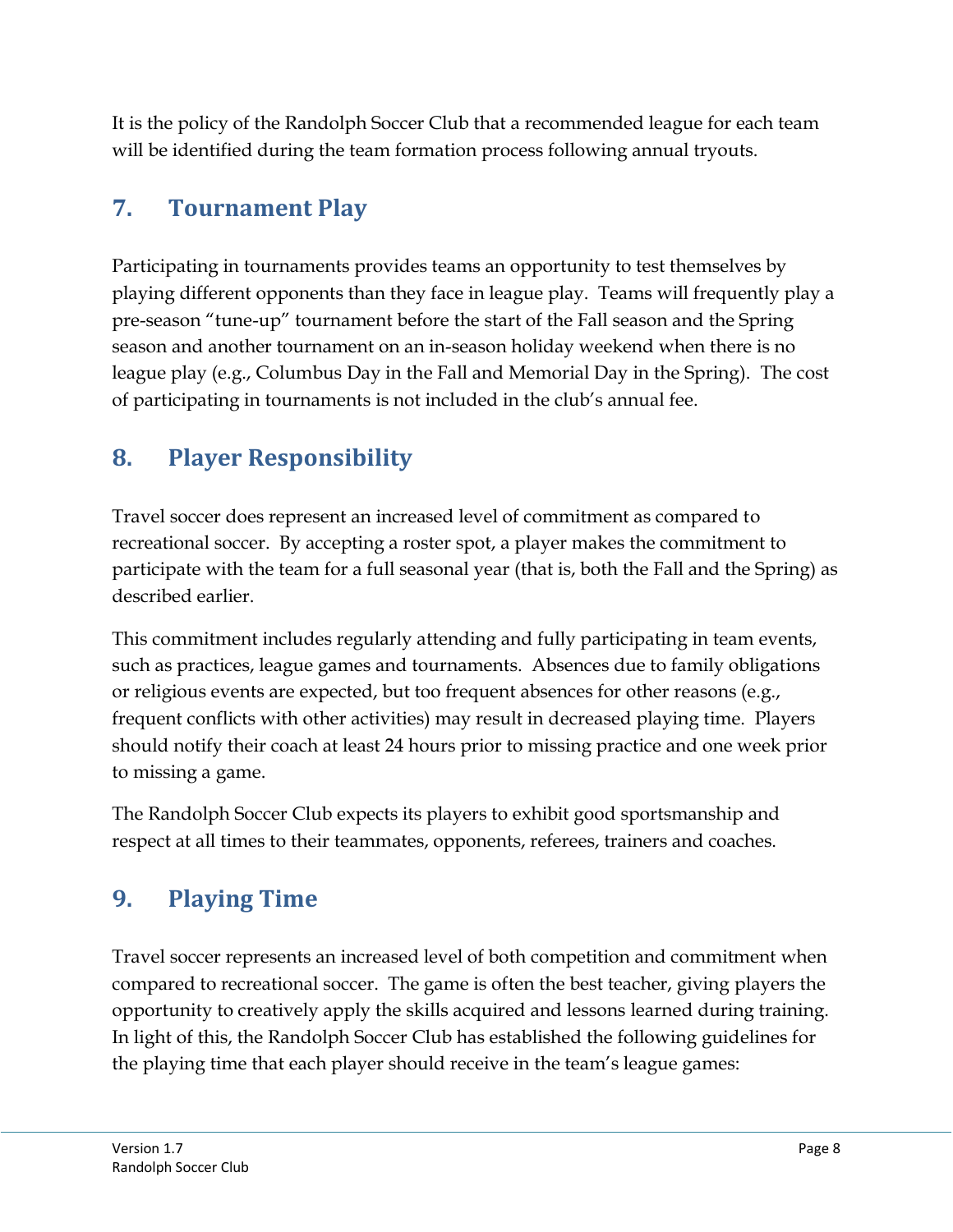- With regard to 8U, the goal is for each player is 50% of the game time possible at a given 8U festival.
- With regard to 9U through 10U teams, the goal is for each player to play at least 40% of the game. The focus in these age brackets is on building skills.
- With regard to 11U through 15U teams, the goal is for each player to play at least 25%of the game. In these age brackets, the focus is on both building skills and achieving positive results.

It should be noted that the nature of soccer does not lend itself to regular substitution opportunities. Thus, in a particular league game, a player's time may not be within the club's minimum guidelines. It is the policy of the Randolph Soccer Club that in situations like this, the player's time should be increased in future games so that over the course of the entire league season, the minimum playing time can be attained.

As noted above, travel soccer requires increased commitment, which includes things such as regularly attending team events, i.e. practice sessions, league games, and tournament games. It is perfectly reasonable for Coaches to consider attendance and to reduce playing time for players who frequently miss team events.

Tournaments and State Cup matches are not subject to the playing time guidelines described above. However, the Randolph Soccer Club encourages following the guidelines even in these cases for 8U through 10U teams.

# **10. Player Fee and Payment**

The Randolph Soccer Club fees will be established each seasonal year by the Randolph Soccer Club Board prior to annual tryouts. Some of the club's teams, typically those in the younger 8U to 10U age brackets, may be coached by a parent. Other teams, including those in all of the older 11U to 15U age brackets, will be coached by the team's professional trainer. Different fees will apply to teams that are coached by a parent versus teams that are coached by a professional trainer.

The player fee covers the following items:

- The cost of professional team training for the Fall season and the Spring season
- The cost of participating in one league for the Fall season and the Spring season, including referees
- If applicable, the cost of having the professional trainer coach the team for its league games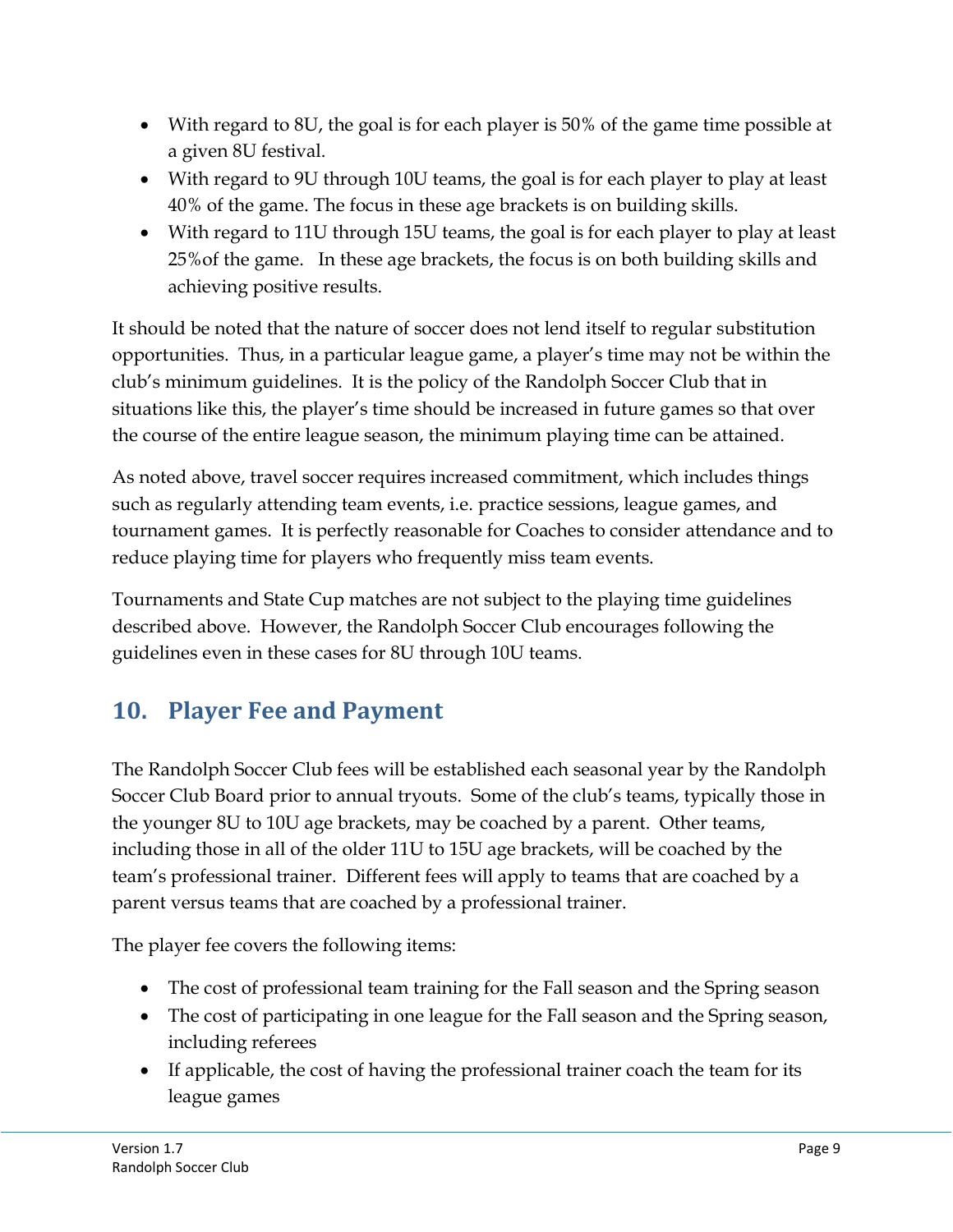- The cost of using Randolph Township fields for practices and games for the Fall season and the Spring season
- Lighting of the fields

The Randolph Soccer Club Board will annually establish a payment schedule for the player fee. Generally, one-half of the player fee must be paid to confirm acceptance of a roster spot on a team, and the remainder must be paid when the team is being carded for the Fall season. It is the policy of the Randolph Soccer Club that if the player fee presents a hardship to a player's family, they may request special arrangements from the President. In the event that a player receives a reduction in fee, the Club reserves the right to request additional volunteerism in exchange for the reduced fee.

The player fee does not cover the following items, which some teams may select:

- The cost of participating in an additional league for the fall or spring seasons
- The costs associated with tournaments, including team registration and professional coaching
- The costs of winter training, including indoor space rental and professional training
- A training uniform

The cost of any of the preceding items that a team selects will be the responsibility of the team itself to collect from its players.

It is the policy of the Randolph Soccer Club that all players must purchase a uniform kit consisting of a primary jersey, secondary jersey, shorts and two pairs of game socks. Generally, the club changes uniforms every two seasonal years.

### **11. Volunteerism**

Volunteerism is required on behalf of Randolph Soccer Club for the club to function. The club fee paid by players does not fully cover the actual per player expense each year; so fundraising is essential for club fees to remain relatively stable from year to year. Volunteer opportunities each year will include activities such as involvement with club leadership, team leadership, fundraising events, the sponsorship program, and tryout assistance. The club will publicize volunteer needs as they arise.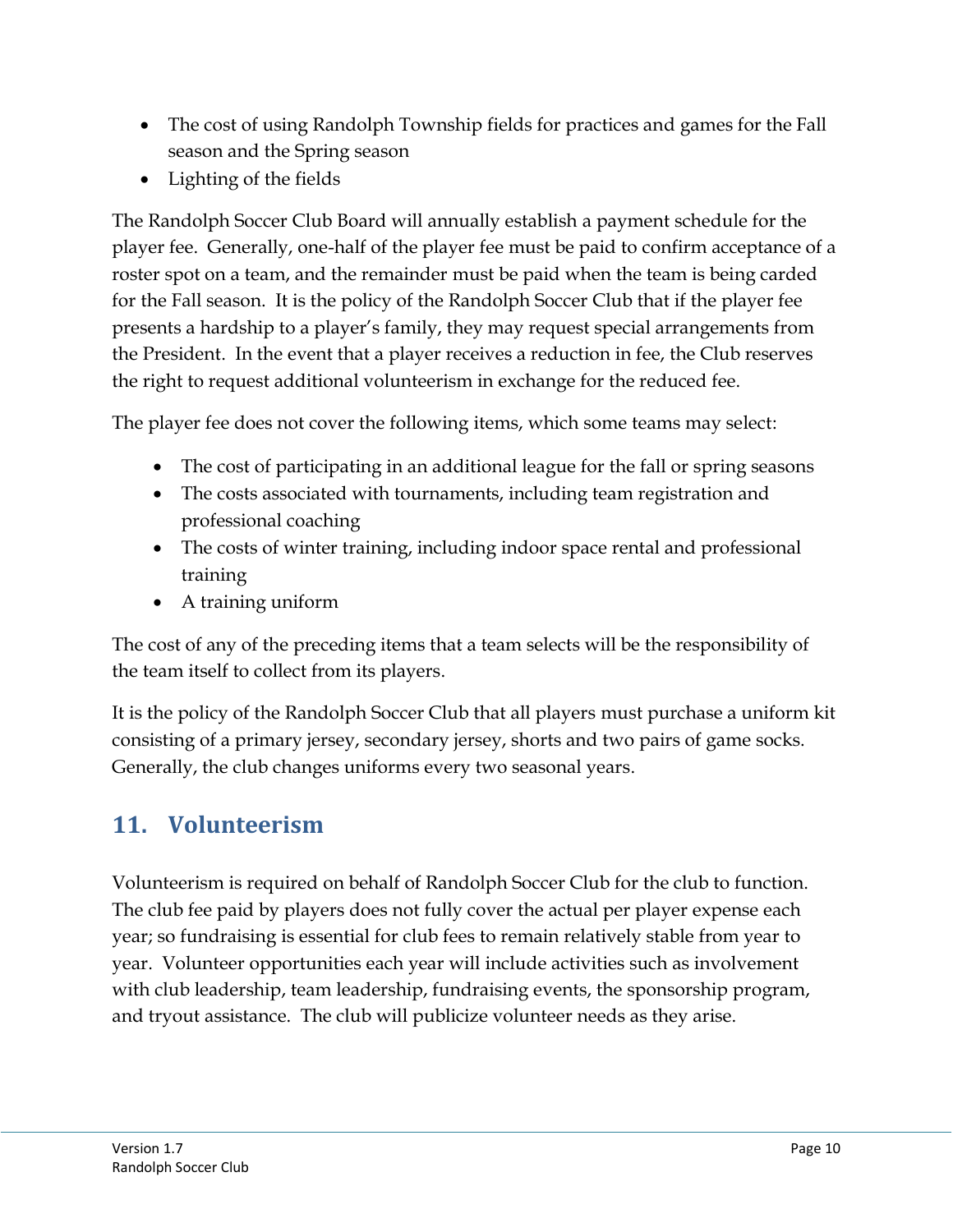### **12. Player Uniform**

It is the policy of the Randolph Soccer Club that all players must purchase a uniform kit consisting of a primary jersey, secondary jersey, shorts and two pairs of game socks. It is the players' responsibility to maintain their uniform in a usable condition. Generally, the club changes uniforms every two seasonal years.

Uniform design and modifications shall be decided only by the Randolph Soccer Club.

Additionally, in response to the growing concern over child safety Randolph Soccer Club will restrict the placement of player's names on uniform kit items such as jerseys. No identifying first name, last name or nickname may be put onto such items until the team reaches the age of 16U. At that point, teams may be starting to get involved with college showcases and the names are important for identifying purposes. Such customization must be pre-approved by the Randolph Soccer Club.

No individual team shall seek commercial sponsorship for their team in any fashion.

# **13. High-School Aged Teams**

Based on player interest and ability, the Randolph Soccer Club will form spring league high school aged teams (16U – 19U) following club coordinated tryouts. Typically, these teams play a spring season only; although some teams may choose to begin training in the late fall to play in tournaments in November or December. All high school aged teams must be carded as Randolph Soccer Club teams. The fee for high school players will be comprised of a Club Fee, which will cover the cost of the township player registration, league registration and lighting on the fields as well as an additional fee that will be used for 50 hours with a professional trainer. At the time of the offer, payment in full of this RSC Club Fee must be made to secure a spot on the team. High school aged teams will have team managers as designated by the Randolph Soccer Club. All high school aged teams must have a professional game day trainer. The team trainer will be selected by RSC's Training Coordinator, in consultation with the team manager. Uniforms for high school aged teams must have the "Randolph Soccer," "Randolph Soccer Club," or the RSC crest clearly displayed on the uniform (although it is not necessary that high school aged teams wear the most current club uniform).